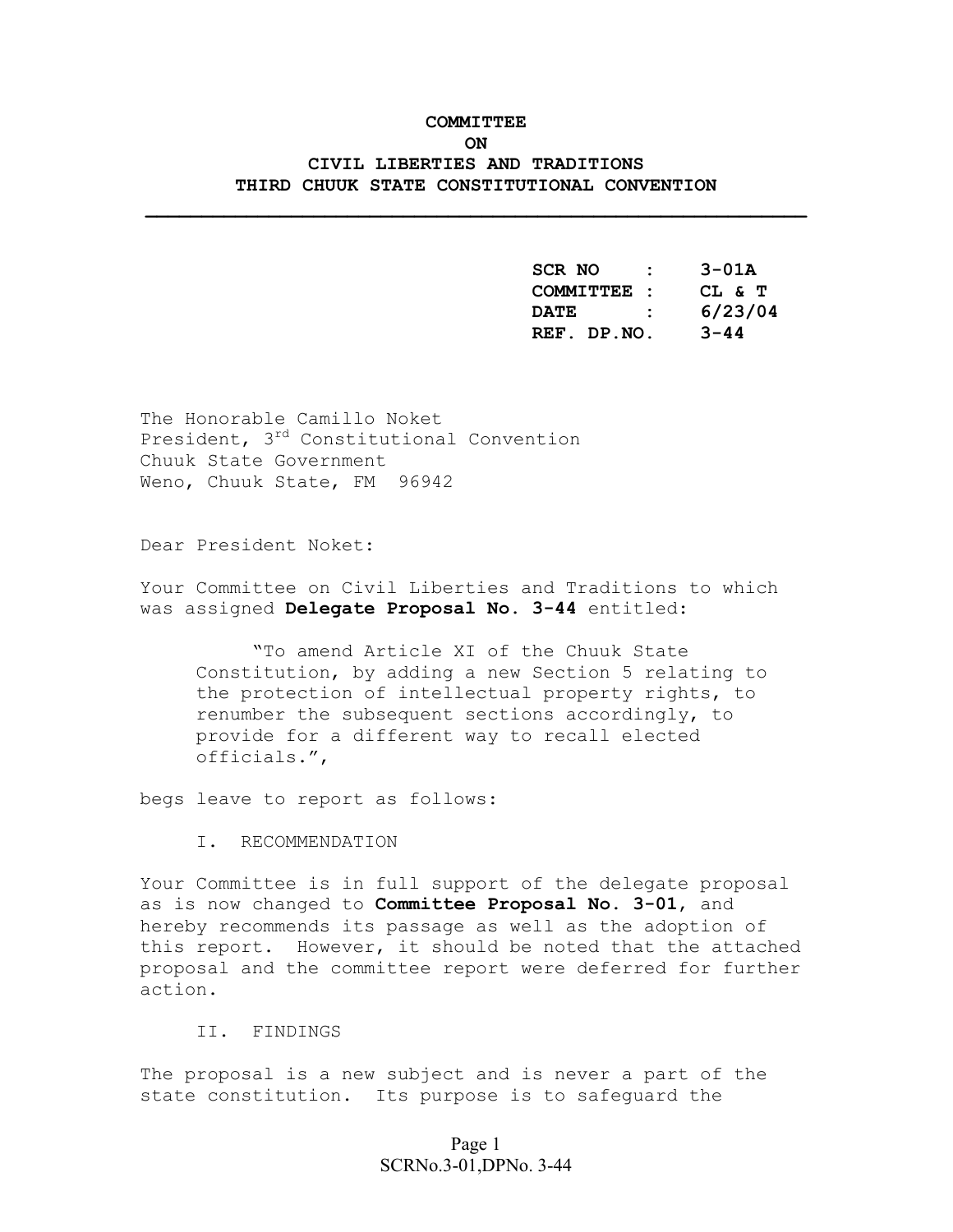intellectual property rights of individuals. Furthermore, it ensures that fair and just compensations are accorded to the owners for the uses of such rights.

Your committee finds it very necessary and truly essential for the state government to protect such rights of its citizens. The proposed intellectual property rights have the same fundamental principle as the doctrine of copyright and patent. The doctrine is acceptable worldwide and there is no reason for the state to act otherwise.

Your committee firmly believes that if we are to protect such rights, then individuals would be encouraged to explore deeper for new inventions, and intellectual property rights inherited from our ancestors would be fully secured and well respected. However, as this is a new idea and is a delicate matter, it should be more appropriate if its specific details are enacted through statute by the Legislature.

Last but not the least, as the committee proposal inserts a new section 5, then the subsequent sections are also affected. As such, the affected original sections t, 6 and 7 are hereby renumbered as sections 6, 7 and 8 respectively.

## III. AMENDMENTS

Listed below are the committee's proposed amendments to the proposal. They are as follows:

- 1. In the title, line 2, insert "and" after the ",".
- 2. In the title, line 3, delete everything after the ",", except the "."
- 3. Page 1, line 1, change "IX" to "XI"
- 4. Page 1, line 5, add close quotation at the end of the "."
- 5. Page 1, line 6, add "Amendment." After "2", insert "hereby" after "are", and delete "accordingly" and in lieu thereof insert "as sections 6,7 and 8 respectively".

IV. CONCLUSION